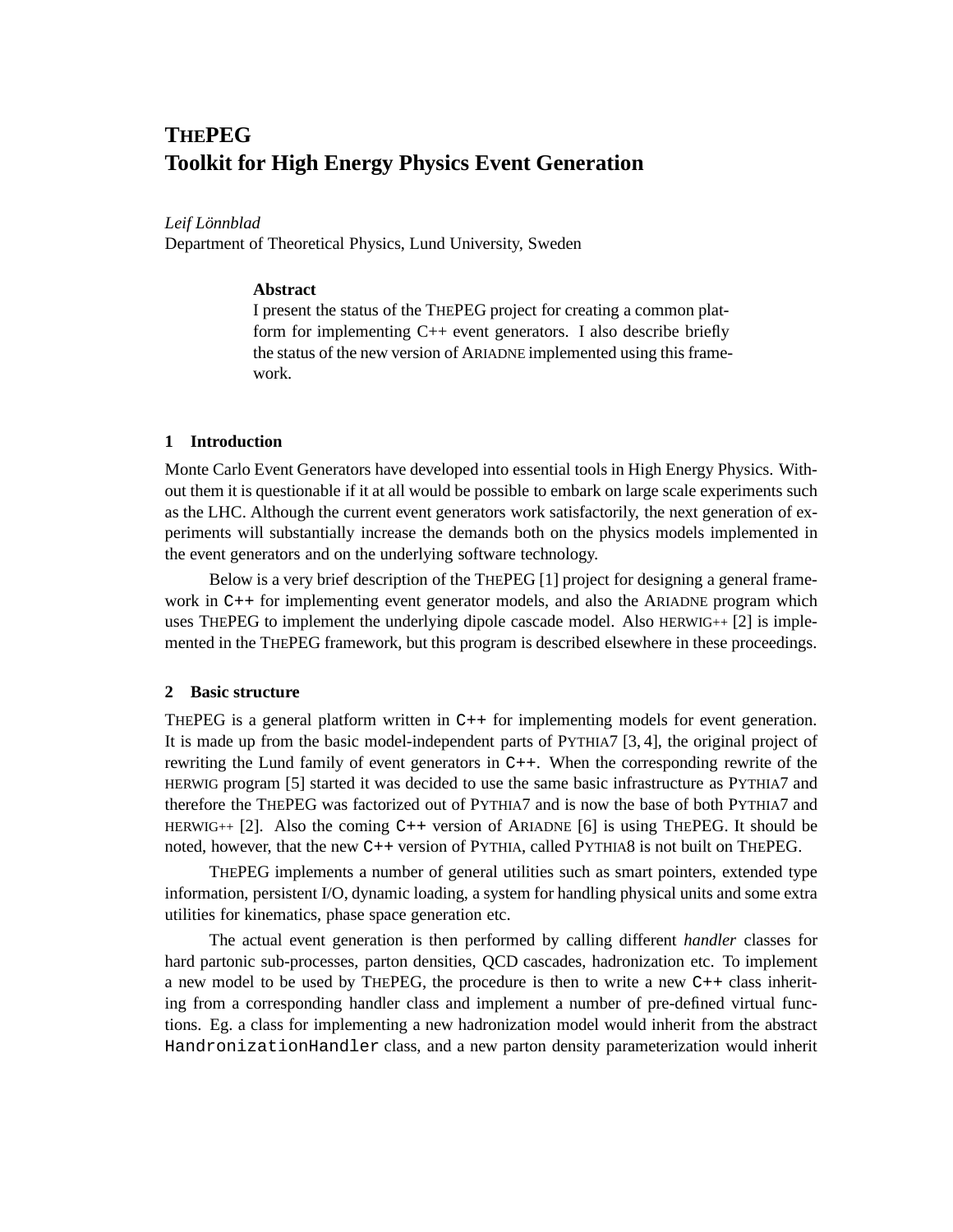from the PDFBase class. These classes communicate with each other and with the underlying framework using pre-defined virtual function definitions and a highly structured Event object.

To generate events with THEPEG one first runs a setup program where an EventGenerator object is set up to use objects implementing different models for different steps of the generation procedure. All objects to be chosen from are stored in a *repository*, within which it is also possible to modify switches and parameters of the implemented models in a standardized fashion, using so called *interface* objects. Typically the user would choose from a number of pre-defined EventGenerator objects and only make minor changes for the specific simulation to be made. When an EventGenerator is properly set up, it is saved persistently to a file which can then be read into a special run program to perform the generation, in which case special AnalysisHandler objects may be specified to analyze the resulting events. Alternatively, the EventGeneratorcan be read into eg. a detector simulation program or a user supplied analysis program, where it can be used to generate events.

#### **3 Status**

THEPEG version 1.2 is available [1] and is working. As explained above, it contains the basic infrastructure for implementing and running event generation models. It also contains some simple physics models, such as some  $2 \rightarrow 2$  matrix elements, a few parton density parameterizations (and an interface to LHAPDF [7]) and a near-complete set of particle decays. However, these are mainly in place for testing purposes, and to generate realistic events, the PYTHIA7 and/or HERWIG++ programs are needed.

Currently the program only works under Linux and MacOS using the gcc compiler. This is mainly due to the use of dynamic linking of shared object files, which is inherently platformdependent. However, the build procedure uses the libtool facility [8], which will hopefully allow for easy porting to other platforms in the fututre.

Although THEPEG includes a general structure for implementing basic fixed-order matrix element generation to produce the initial hard subprocesses in the event generation, a general procedure for reading such parton level events from external programs using the Les Houches accord [9, 10] is included.

The documentation of THEPEG is currently quite poor. The code itself is documented using the Doxygen format [11], which provides some technical documentation. The lack of documentation means that there is currently a fairly high threshold for a beginner to start using and/or developing physics modules for THEPEG. However, THEPEG has a well worked through low-level interface to be able to set parameter and switches, etc. in classes introduced to the structure from the outside. This means that the running of THEPEG does not require a C++ expert, but can be handled through a simple command-line facility or through a Java-based graphical user interface.

Among the recent developments in THEPEG one can note that there is now an option to do compile-time checking of units in all mathematical expressions. Also a number of helicity classes for construction of matrix elements has been imported from HERWIG++. Furthermore, the dependence on CLHEP [12] has been dropped and the only dependence on external packages is the GNU scientific library [13], which is a standard package in all Linux distributions.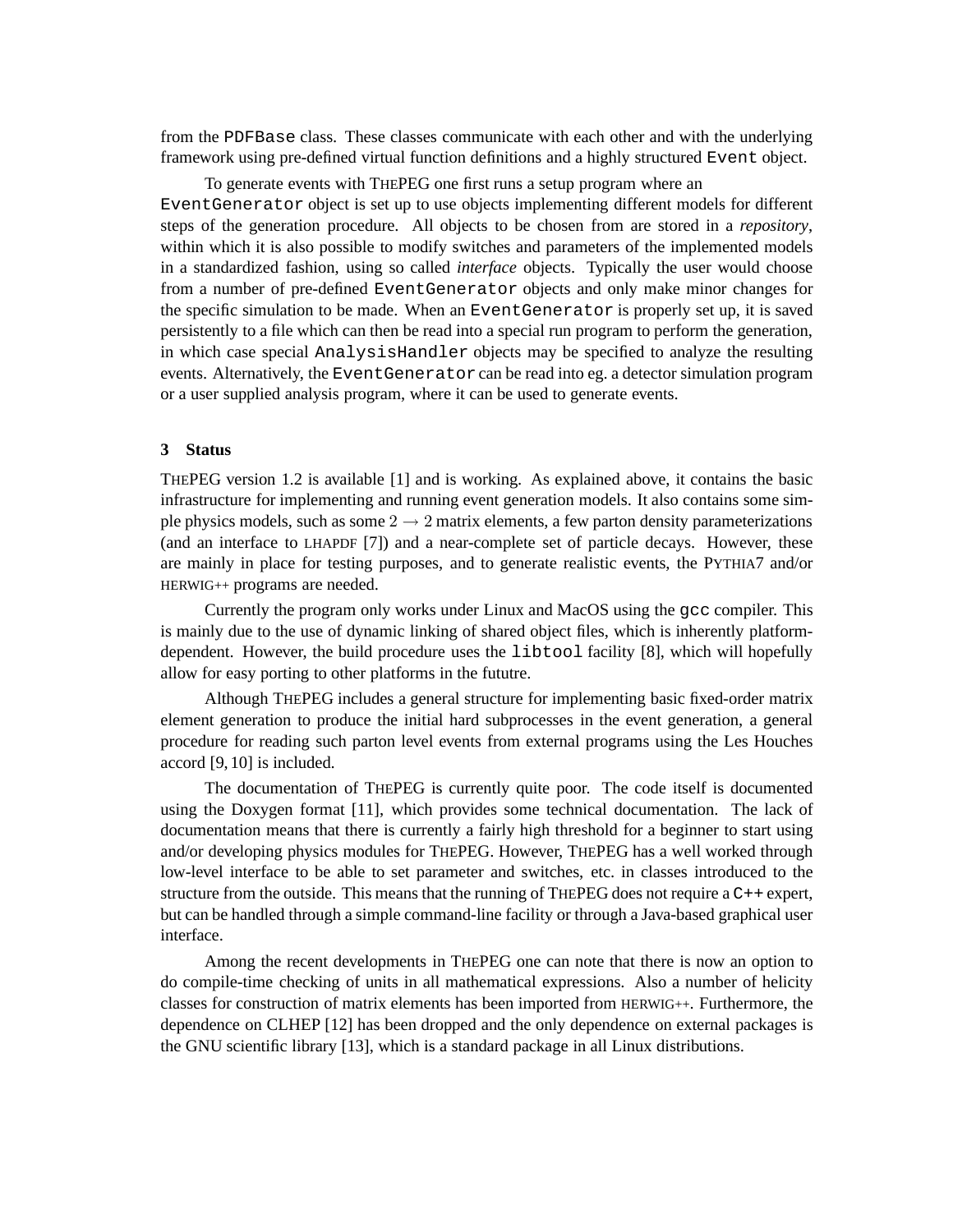## **3.1 ARIADNE**

The reimplementation of the ARIADNE [6] program using the framework of THEPEG has started but is not yet publically available. Although this is mainly a pure rewrite of the fortran version of ARIADNE, it will contain some improvements, such as CKKW matching [14, 15]. In addition, an improved version of the LDCMC [16] is planned.

ARIADNE is supposed to be used together with Lund string fragmentation, and for that purpose an interface of relevant parts of the PYTHIA8 program to the THEPEG framework is planned. Meanwhile there is already a simplified implementation of string fragmentation in the PYTHIA7 program [4] which was the first attempt to reimplement PYTHIA into C++.

## **4 Conclusions**

THEPEG can now be considered to be a stable piece of software. Several improvements can be expected in the future, but the basic structure is fixed and has been working well for all models which have been implemented so far.

#### **References**

- [1] Leif L¨onnblad and others, *THEPEG program*. http://www.thep.lu.se/ThePEG.
- [2] Bahr, M. and others (2008).
- [3] Bertini, Marc and Lönnblad, Leif and Sjöstrand, Torbjörn, Comput. Phys. Commun. **134**, 365 (2001).
- [4] Leif Lönnblad and others, *PYTHIA7 program*. http://www.thep.lu.se/Pythia7.
- [5] Corcella, G. and others, JHEP **01**, 010 (2001).
- [6] Lönnblad, Leif, Comput. Phys. Commun. **71**, 15 (1992).
- [7] Giele, W. and others (2002).
- [8] Gord Matzigkeit and others, *The* libtool *program*. http://www.gnu.org/software/libtool.
- [9] Boos, E. and others (2001).
- [10] Alwall, J. and others, Comput. Phys. Commun. **176**, 300 (2007).
- [11] Dimitri van Heesch, *The doxygen documentation system*. http://www.doxygen.org.
- [12] Lönnblad, Leif, Comput. Phys. Commun. **84**, 307 (1994).
- [13] M. Galassi and others, *The gnu scientific library*. http://www.gnu.org/software/gsl.
- [14] Catani, S. and Krauss, F. and Kuhn, R. and Webber, B. R., JHEP **11**, 063 (2001).